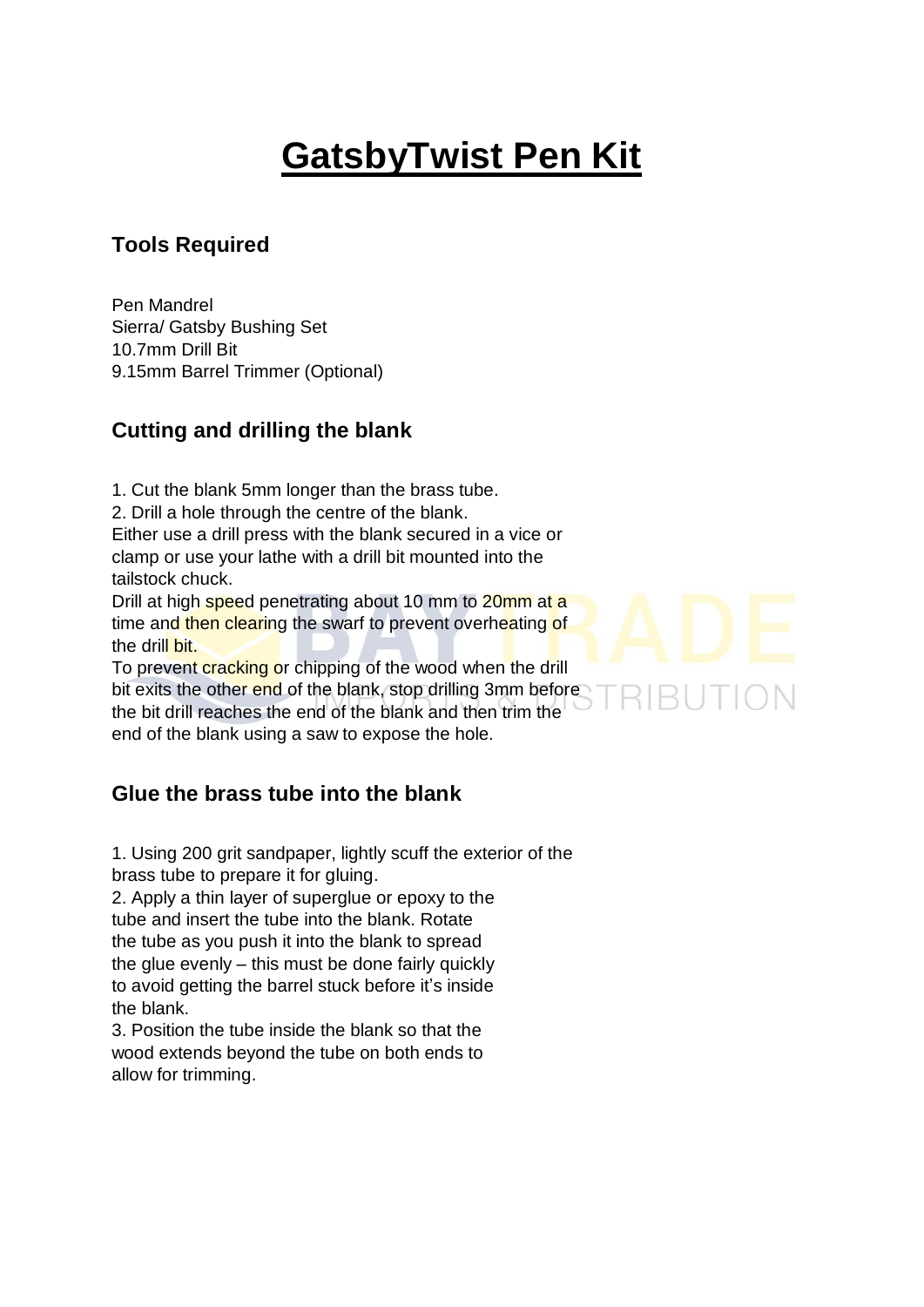#### **Trimming the blank**

Square the ends of the wood blank with the tube using either a barrel trimmer or disc sander. Alternatively, fasten the blank into the chuck and trim the barrel carefully using a parting tool.

#### **Mandrel setup and turning**

1. Assemble the bushings and the blank onto the mandrel as shown in the diagram below. 2. Ensure that the mandrel is tight on your lathe using your live centre in the dimpled end of the mandrel. Do not overtighten the tailstock or mandrel nut as this may cause the mandrel to flex resulting in off-centre barrels.

3. An alternative is to use a mandrel saver tool to tighten the blank into the lathe without putting strain on the mandrel shaft.

4. Turn the blank to the desired shape leaving the blank slightly larger than the bushings.

5. After turning, sand the blank using progressively finer sandpaper until the desired finish is reached.